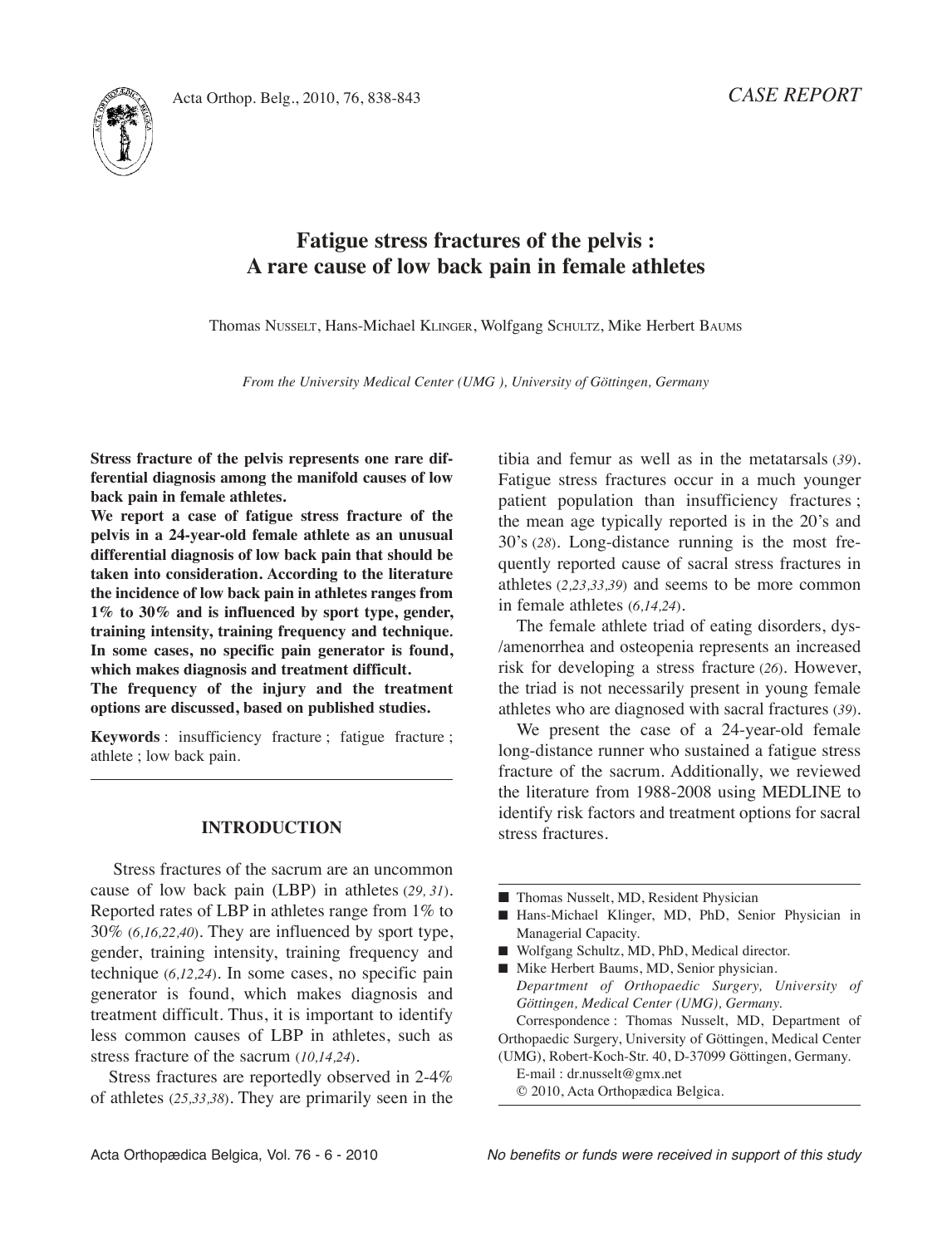## **CASE REPORT**

A 24-year-old woman reported ongoing pain in her lumbar spine and sacrum. The pain was mainly located around the right sacroiliac joint, without any radiation toward the legs. She was exercising twice a day (16 kilometer runs every day). Until her first presentation in our clinic, she did not have any significant clinical history. An adequate trauma could not be remembered : she reported increased training in preparation for the coming season.

The patient mentioned that she had suffered from bulimia years ago. Now she controlled her weight by exercising consistently. She denied any history of menstrual irregularities. Her family history was negative for metabolic bone disease.

Inspection revealed a young woman, with a body mass index of 21. Physical examination demonstrated pressure pain around the right sacroiliac joint, pain on hip extension, and rotational pain around her lumbar spine. Muscle tone, reflexes and sensory function were normal. There were no leg abnormalities, no pelvis or sacral obliquity and no radicular symptoms. She reported no static pain, but aggravation of pain while jumping. She reported that she could no longer perform any physical activity. At the first visit we obtained a radiograph of her lumbar spine and pelvis (fig 1), which did not show any visible fracture. The radiograph however showed an asymmetrical transitional anomaly (mega-transverse process on the left side )

A conservative therapy using non-steroidal antiinflammatory drugs and physiotherapy was initiated. Due to persistent pain over a two-week period, the patient was referred to MRi and Technetium 99m bone scintigraphy. The bone scan revealed significant uptake on the right wing of the sacrum (fig 2).

The coronal T2-weighted MRi demonstrated a vertically oriented sacral fracture of the right wing (fig 3a, b). The sacroiliac joint was not affected.

The laboratory studies were normal concerning calcium, phosphorus, bone alkaline phosphatase, parathyroid hormone, and 25-hydroxyvitamin D.

Conservative treatment was started with partial weight-bearing on the right lower extremity for 6 weeks with appropriate physiotherapy. Then we

initiated an increase in load, limited only by pain at the sacrum. Throughout rehabilitation, exercises with reduced load on the sacrum were advised.

At the 6-month follow-up, the patient had no tenderness over the sacrum and a normal gait. Her athletic activities returned back to initial levels and she is still pursuing long-distance running.



*Fig. 1.* — Plain anteriorposterior radiograph of the pelvis which fails to demonstrate the existing stress fracture of the right sacral wing. The superimposition of bowel gas and stool can make detection of sacral fractures extremely difficult.



*Fig. 2.* — Technetium 99m bone scan showing typical uptake in the right sacral wing, corresponding with a sacral stress fracture.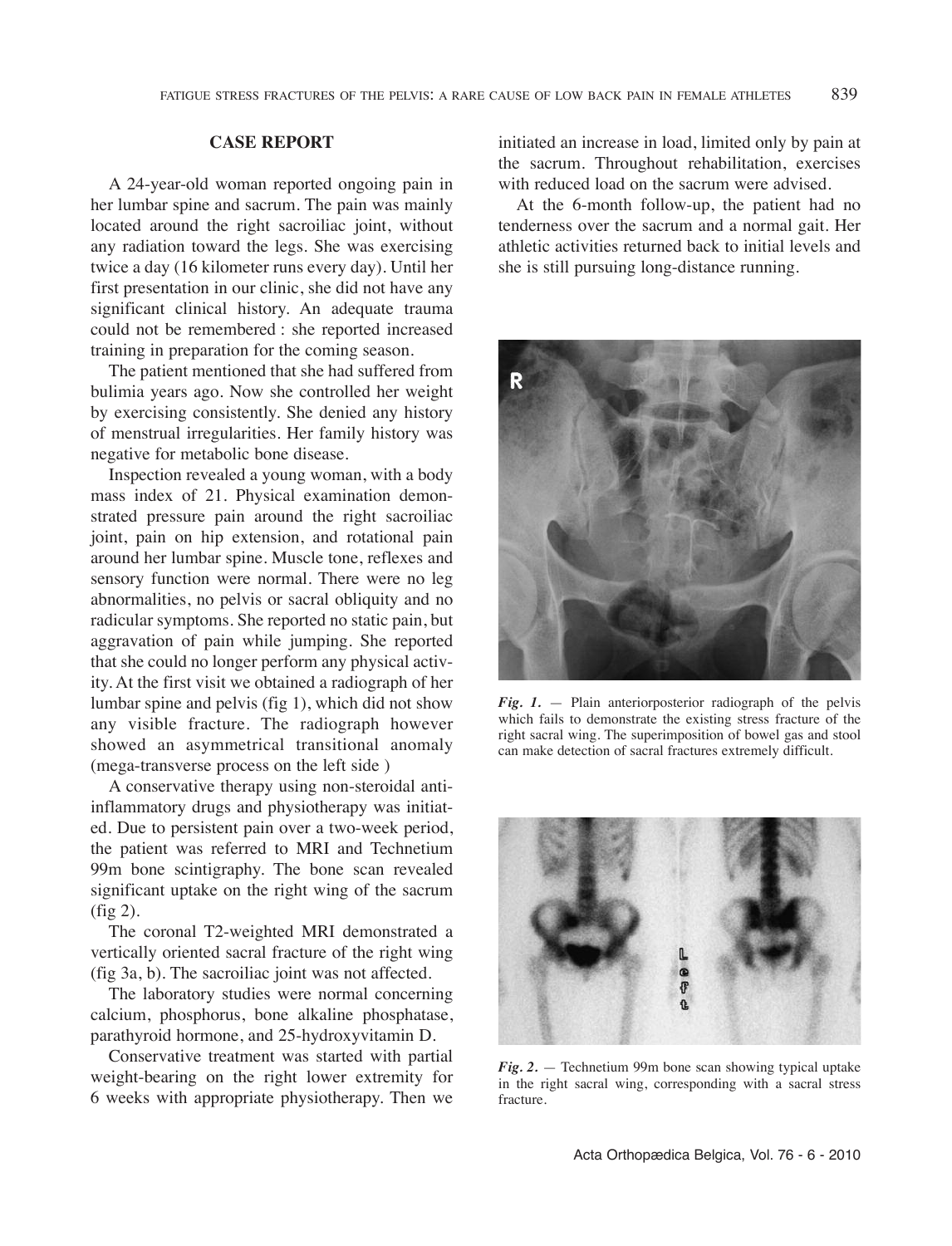

*Fig. 3a and 3b.* — Coronal T2-weighted MRi of the sacrum demonstrating the typical bone marrow oedema and the fracture line through the right sacral wing ; evidence of a fatigue stress fracture of the sacrum.

## **DISCUSSION**

In most cases, the symptoms of low back pain are due to degenerative structural abnormalities such as degenerative disc disease, spondylolisthesis or sacroiliac joint dysfunction (*5*)*.* Nevertheless, in rare cases no specific cause of pain is identified. Therefore, awareness of less common causes, such as fatigue stress fractures of the sacrum, is essential (*9,10,19*)*.*

The sacrum is the keystone to the arch of the pelvis and its functions. it transfers the weight of the entire upper body to the pelvis  $(1,34)$ . If the forces to the pelvis are too strong, stress fractures can develop. Those that suffer from fatigue stress fractures of the sacrum are typically women involved in long-distance running (fig 4) (*6,14,24*)*.* In combination with the female athlete triad (negative energy balance, menstrual irregularity and reduced bone mineral mass) or other contributing factors such as lower bone density, low dietary calcium intake or hormonal irregularities, these factors suggests that women are more likely to sustain a fatigue fracture (*1,6*)*.* Other non-gender-related predisposing factors for a fatigue stress fracture are leg-length discrepancies, weakened supporting



**Fig. 4.** — Diagram of gender distribution with regard to athletic activity in definitive cases. Taken from data in table I (1,2,6-8,12-14,17-20,22,23,25,26,29,30,32,35-38,40)*.*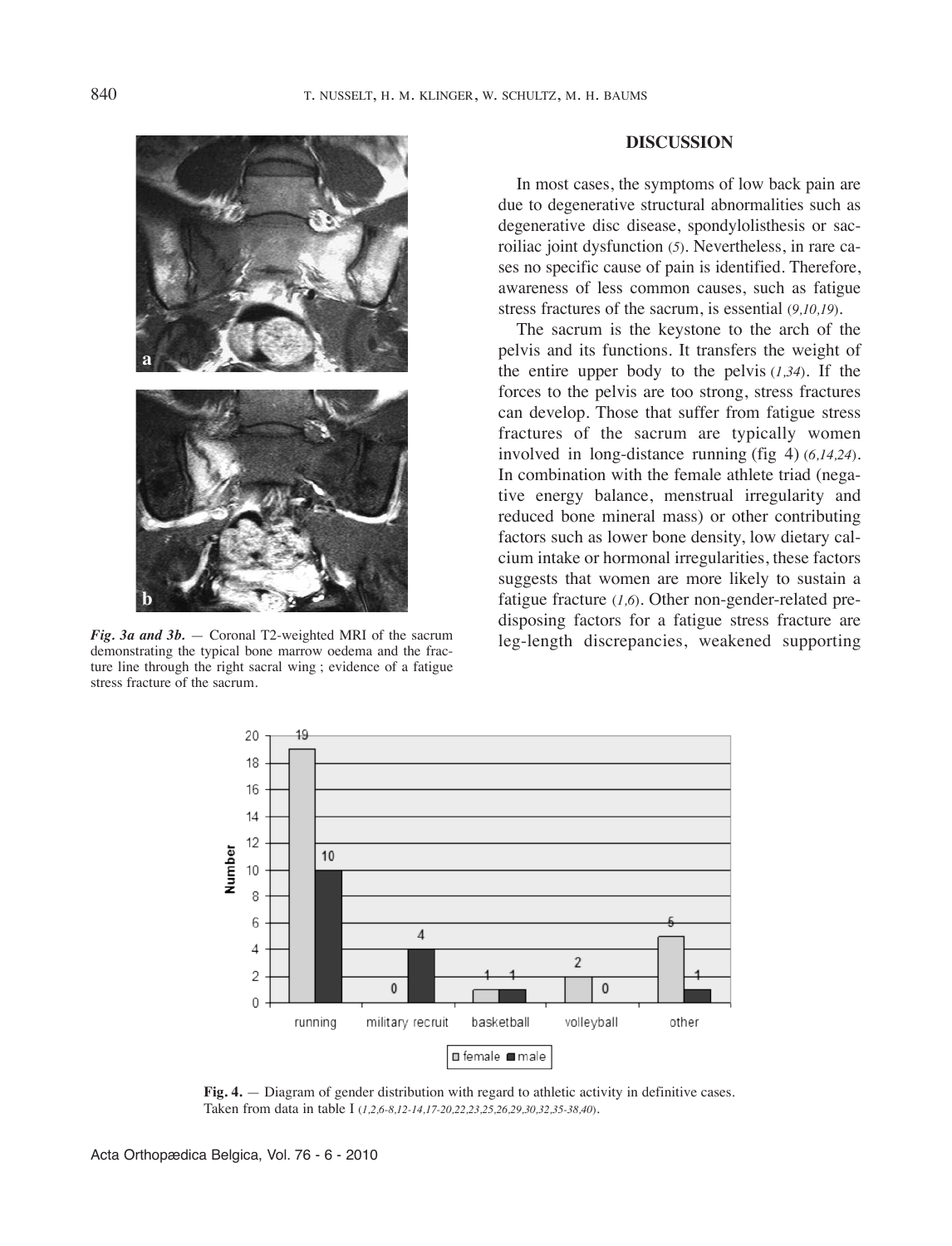musculature, any recent increase in activity and biomechanical alterations (*41*)*.*

Stress fractures may be divided in two further subgroups : insufficiency fractures and fatigue fractures (*1,28,34*)*.* These fracture types can result from intrinsic and extrinsic factors. intrinsic factors, such as hormonal dysfunction, can lead to weakness of the bone and decreased bone quality (*1*)*.* Extrinsic factors would be synonymous to adequate trauma or repetitive microtrauma, which induce bone remodeling. Repetitive cyclic stress leads to enhanced rates of osteoclastic activity, linked to enhanced osteoblast activity and the development of new bone (*24,43*). Lack of rest and thus time for new bone to accumulate results in weakening of the bone and subsequent fracture (*43*)*.* Thus, fatigue fractures occur when normal bone is subjected to abnormal stress (*28*)*.* A consistent risk factor seems to be the rapid increase in level of activity (*24*)*,* as in our reported case.

A review of medical literature from 1988-2008 using MEDliNE produced 43 cases (*1,2,7-9,13-15,18- 21,23,24,26,27,30,31,33,36-39,41*) with a fatigue stress

| <b>Gender</b>           | <b>Activity</b>                            | Age (years) | <b>Number</b><br>of patients | <b>Authors</b>          |
|-------------------------|--------------------------------------------|-------------|------------------------------|-------------------------|
| M                       | running                                    | 31-32       | $\overline{2}$               | Atwell et al. (2)       |
| $\mathbf{F}$            | running                                    | 28          | $\mathbf{1}$                 | Bottomley et al. (6)    |
| M                       | basketball                                 | 20          | $\mathbf{1}$                 | Crocket et al. (7)      |
| M                       | running                                    | 26          | $\mathbf{1}$                 | Czarnecki et al. (8)    |
| $\mathbf{F}$            | running                                    | $20 - 21$   | 3                            | Eller et al. $(12)$     |
| $\mathbf{F}$            | fitness                                    | 25          | $\mathbf{1}$                 | Featherstone et al (13) |
| $\mathbf F$             | running                                    | 35          | $\mathbf{1}$                 | Gerrard et al. (14)     |
| $\mathbf F$             | running                                    | 14          | $\mathbf{1}$                 | Grier et al. (17)       |
| $\overline{\mathrm{F}}$ | running,<br>gymnastic                      | $15-16$     | $\overline{2}$               | Haasbeek et al. (18)    |
| M                       | running                                    | $35 - 42$   | $\overline{c}$               | Holtzhausen et al. (22) |
| M                       | military recruit                           | 18          | $\,1\,$                      | Lechevalier et al. (26) |
| M                       | running                                    | 48          | $\mathbf{1}$                 | Major et al. ('97) (29) |
| M(3), F(1)              | running                                    | 18-49       | $\overline{4}$               | Major et al. ('00) (30) |
| $\mathbf F$             | running,<br>volleyball                     | $17 - 21$   | 3                            | McFarland et al. (32)   |
| M                       | running                                    | 40          | $\mathbf{1}$                 | Schils et al. (35)      |
| M                       | military recruit                           | 18-20       | $\overline{3}$               | Volpin et al. (40)      |
| $\mathbf F$             | running(6),<br>soccer(1),<br>basketball(1) | 19-45       | 8                            | Johnson et al. (23)     |
| $\mathbf F$             | running                                    | 26          | $\mathbf{1}$                 | Haun et al. (20)        |
| $\overline{\mathrm{F}}$ | volleyball                                 | 16          | $\,1$                        | Shah et al. (36)        |
| $\overline{\mathrm{F}}$ | running, bicycling                         | 20          | $\mathbf{1}$                 | Haller et al. (19)      |
| $\mathbf F$             | hockey player                              | 20          | $\mathbf{1}$                 | Slipman et al. (38)     |
| M                       | tennis player                              | 46          | $\mathbf{1}$                 | Silva et al. $(37)$     |
| M                       | running                                    | 36          | $\mathbf{1}$                 | Alsobrook et al. (1)    |
| $\mathbf F$             | running                                    | 22          | $\mathbf{1}$                 | Knobloch et al. (25)    |

Table I. — Selected representative papers with characteristics of sacral fatigue stress fractures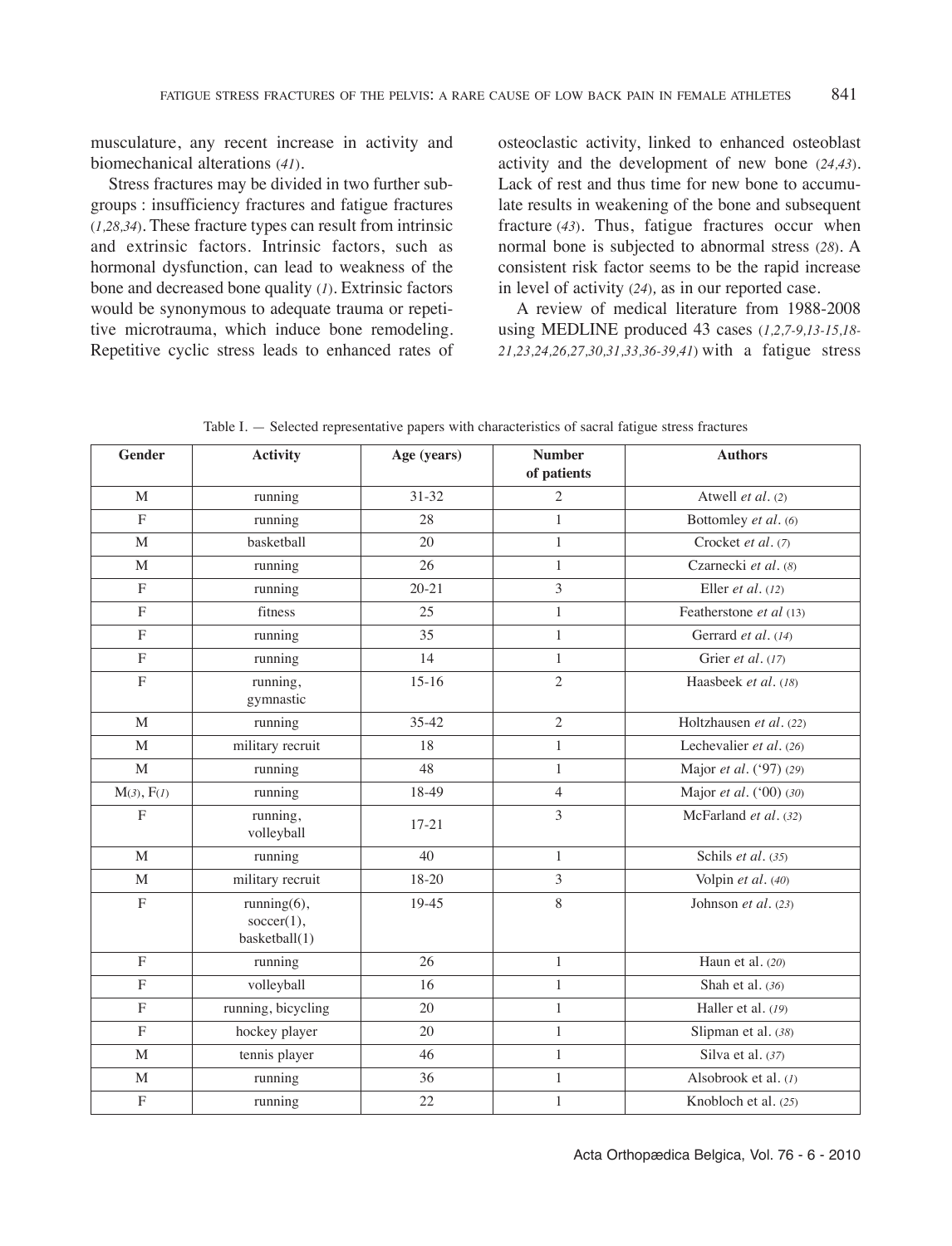| Paramedian joint or sacroiliac pain         | Vague sacral pain +/- radicular symptoms |  |
|---------------------------------------------|------------------------------------------|--|
| Sacral soreness                             | Vague lower back, hip or buttock pain    |  |
| Palpable pain with pressure over the sacrum | Leg length discrepancy                   |  |
| Uni- or bilateral sacral pain               | Painful hopping test on affected side    |  |
| Lumbar range of motion may be painful       | Sciatic signs may be positive            |  |

Table II.  $-$  Multiple forms of low back pain at physical examination (Data from Denis *et al* (*10*), Boissonnault *et al.* (*4*), lin *et al* (*28*) and Alsobrook *et al* (*1*))

fracture of the pelvis. Characteristics of these fractures are given in table I by reference to selected representative papers.

Usually patients do not present with pathognomonic symptoms. The physical examination discloses various types of low-back pain (table  $II$ ) (*1,5,11,29*)*.*

General imaging of an athlete with low back pain starts with a series of plain anterioposterior and lateral radiographs. Due to bone geometry, soft tissue formation and overlying bowel gas, plain radiographs usually will not reveal a sacral stress fracture (*33*). Furthermore, these fractures rarely produce a visible callus (*31*)*.* in some cases, radiographs show a transitional anomaly such as a mega transverse process articulating with the sacrum ; this may influence stress transmission from l5 to S1, particularly if the transitional anomaly is asymmetrical, as in the patient reported here (*3*).

Radioisotope bone scan is a very sensitive diagnostic tool ; it shows increased focal uptake over a sacral wing in athletes with a fatigue fracture (*1*)*.* However, it can also be misinterpreted as sacroiliac joint dysfunction, sacroiliitis or malignancy because of a similar bone scan pattern, especially if the diagnosis does not match the clinical symptoms (*43*).

MRi of the pelvis is a sensitive tool which has the advantage of demonstrating oedema, which regularly occurs around acute fractures sites (*33*). CT imaging is an excellent technique for documenting the presence of sacral stress fractures ; it carries the added benefit of documenting the location and extent of the fracture (*17*). However, the CT findings are subtle and can be overlooked if not considered in the context of a differential diagnosis (*5*)*.*

Techniques such as magnetic resonance imaging (MRi), computed tomography (CT) or bone scintigraphy are more effective when used to demonstrate a suspected fatigue stress fracture of the sacrum. MRI and CT in combination can reveal the characteristic lucency and thickening in the cortical bone, as well as focal sclerosis in the cancellous bone (*30*). Obviously, multiple diagnostic tools are necessary to achieve the right diagnosis.

There are different treatment philosophies to manage a fatigue stress fracture of the sacrum (*1*). Nevertheless, standard guidelines are missing. There are suggestions that range from non-weightbearing rest to painless walking (*18,23*)*,* followed by gradual increase in the level of activity (*13,15, 19,26,35*)*,* to preferential early rehabilitation such as light-weight-bearing exercise (*19,33,43*)*.* Every variety of treatment in between has been attempted, with varying levels of success (*1*)*.* Several patients described in previous reports returned to their base level of activity after 4-6 weeks (*33*). These inconsistent strategies imply uncertainty concerning treatment due to the rarity of this injury. Notably, stress fractures typically heal with rest (*23,36-38*)*.*

Thus, from the medical viewpoint, it is necessary to establish the correct diagnosis to implement an appropriate treatment.

## **REFERENCES**

- **1. Alsobrook J, Simons SM.** Sacral stress fractures in a marathon runner. *Cur Sports Med Rep* 2007 ; 6 : 39-42.
- **2. Atwell EA, Jackson D.** Stress fractures of the sacrum in runners. *Am J Sports Med* 1991 ; 19 : 531-533.
- **3. Batt ME, Skattum N, Chong BK, Tanji JL.** Posterior element pain in an adolescent schoolgirl. *Br J Sports Med* 1996 ; 30 : 356-358.
- **4. Blake SP, Connors AM.** Sacral insufficiency fractures. *Br J Radiol* 2004 ; 77 : 891-896.
- **5. Boissonnault WG, Thein-Nissenbaum JM.** Differential diagnosis of a sacral stress fracture. *J Orthop Sports Phys Ther* 2002 ; 32 : 613-621.